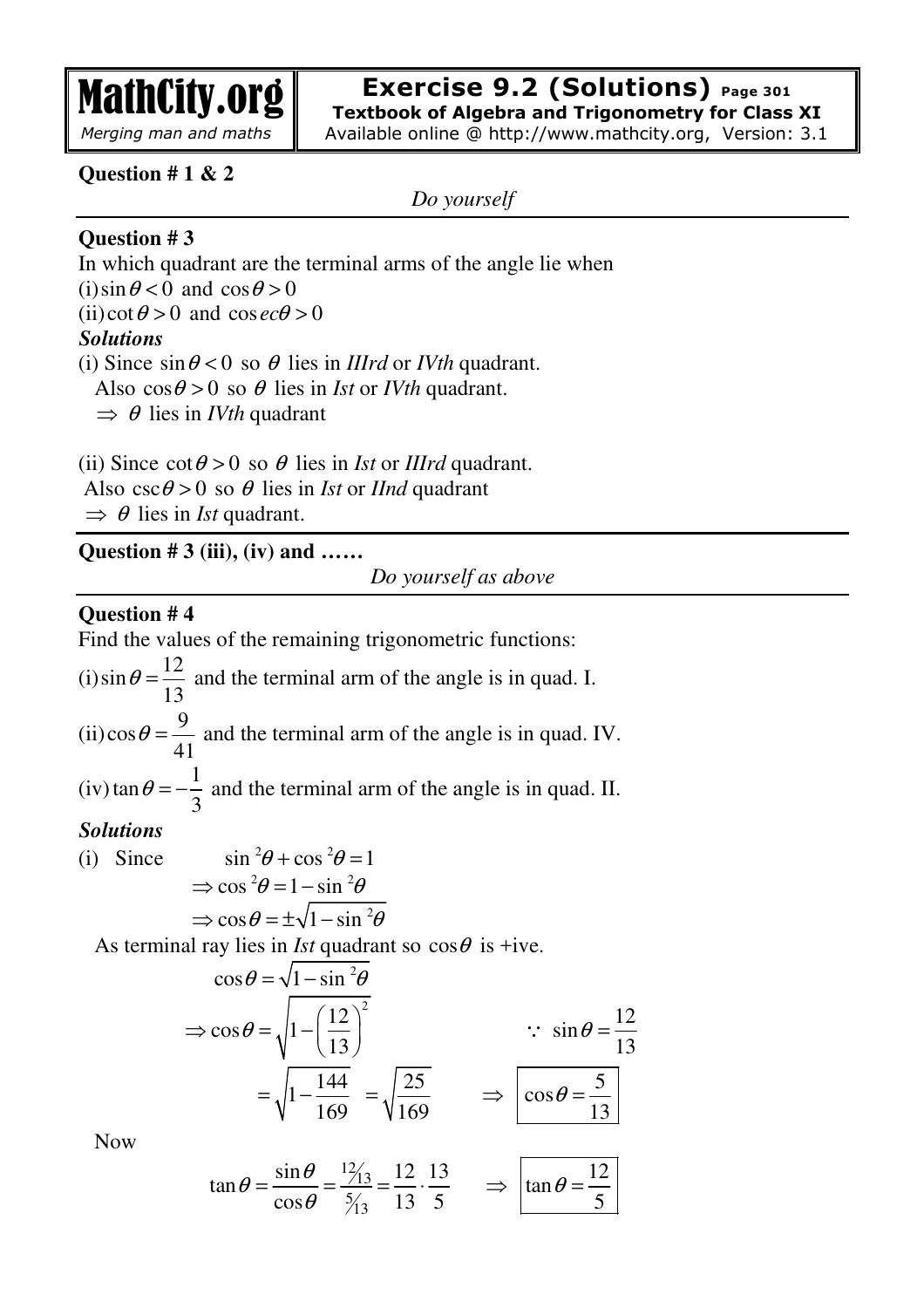$$
\csc \theta = \frac{1}{\sin \theta} = \frac{1}{12/3} = \frac{13}{12} \qquad \Rightarrow \qquad \csc \theta = \frac{13}{12}
$$

$$
\sec \theta = \frac{1}{\cos \theta} = \frac{1}{5/13} = \frac{13}{5} \qquad \Rightarrow \qquad \csc \theta = \frac{13}{5}
$$

$$
\cot \theta = \frac{1}{\tan \theta} = \frac{1}{12/5} = \frac{5}{12} \qquad \Rightarrow \qquad \cot \theta = \frac{5}{12}
$$

(ii) Since  $\sin^2\theta + \cos^2\theta = 1$  $\Rightarrow$   $\sin^2\theta = 1 - \cos^2\theta$  $\Rightarrow$   $\sin \theta = \pm \sqrt{1 - \cos^2 \theta}$ 

As terminal ray lies in *IVth* quadrant so  $\sin \theta$  is –ive.

$$
\sin \theta = -\sqrt{1 - \cos^2 \theta}
$$
  
\n
$$
\Rightarrow \sin \theta = -\sqrt{1 - \left(\frac{9}{41}\right)^2}
$$
  
\n
$$
= -\sqrt{1 - \frac{81}{1681}} = -\sqrt{\frac{1600}{1681}} = -\frac{40}{41} \Rightarrow \sin \theta = -\frac{40}{41}
$$

Now

$$
\tan \theta = \frac{\sin \theta}{\cos \theta} = \frac{-40}{9/41} = -\frac{40}{41} \cdot \frac{41}{9} = -\frac{40}{9} \implies \boxed{\tan \theta = -\frac{40}{9}}
$$
  
\n
$$
\csc \theta = \frac{1}{\sin \theta} = \frac{1}{-40/41} = -\frac{41}{40} \implies \boxed{\csc \theta = -\frac{40}{41}}
$$
  
\n
$$
\sec \theta = \frac{1}{\cos \theta} = \frac{1}{9/11} = \frac{41}{9}
$$
  
\n
$$
\cot \theta = \frac{1}{\tan \theta} = \frac{1}{-40/9} = -\frac{9}{40} \implies \boxed{\cot \theta = -\frac{9}{40}}
$$

(iv) Since 
$$
\sec^2\theta = 1 + \tan^2\theta
$$
  
\n $\Rightarrow \sec\theta = \pm\sqrt{1 + \tan^2\theta}$ 

As terminal ray is in *IInd* quadrant so  $\sec\theta$  is –ive.

$$
\Rightarrow \sec \theta = -\sqrt{1 - \tan^2 \theta}
$$

$$
\Rightarrow \sec \theta = -\sqrt{1 + \left(-\frac{1}{3}\right)^2} = -\sqrt{1 + \frac{1}{9}} = -\sqrt{\frac{10}{9}}
$$

*http://www.mathcity.org*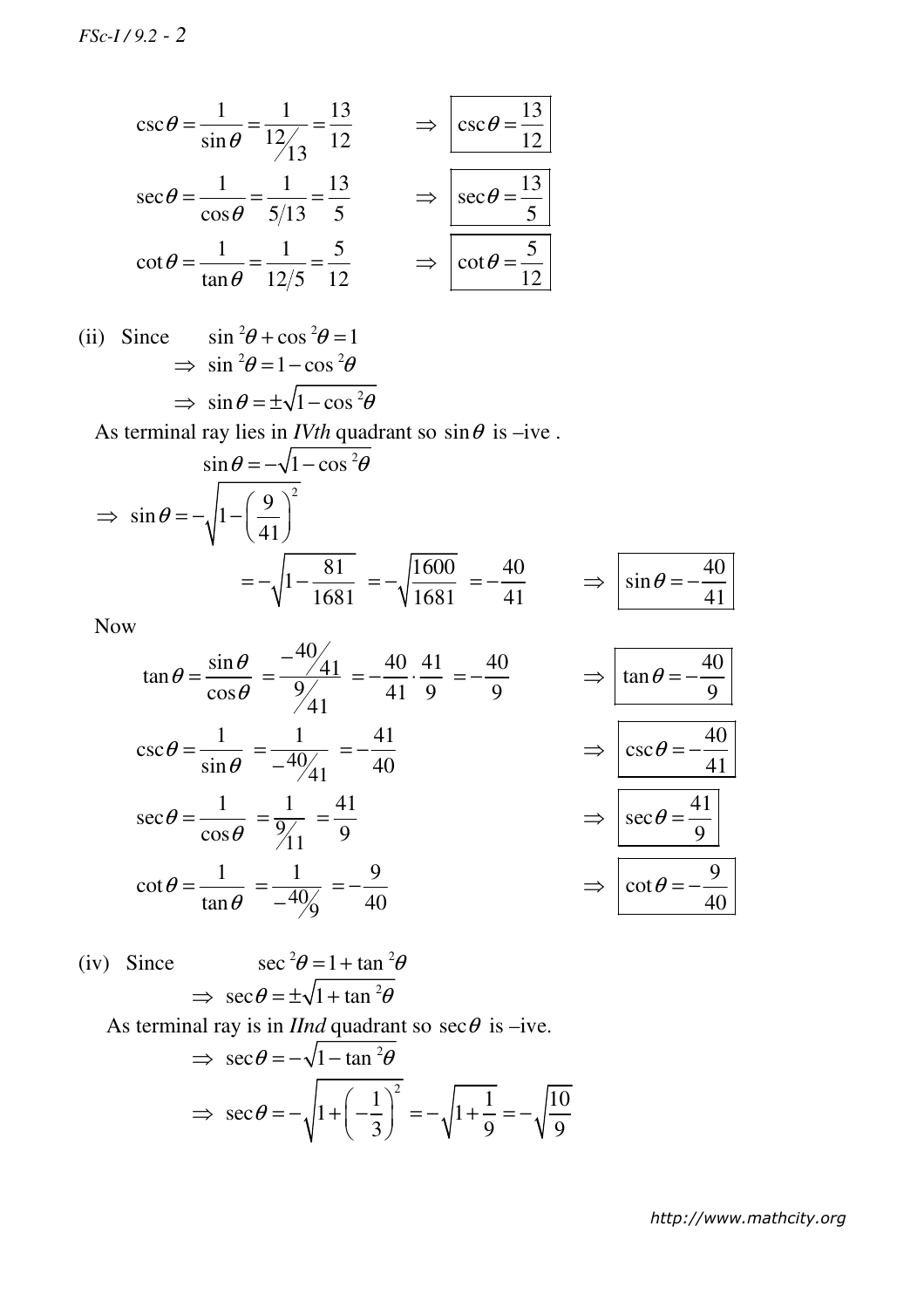$$
\Rightarrow \boxed{\sec \theta = -\frac{\sqrt{10}}{3}}
$$
  
\nNow  $\cos \theta = \frac{1}{\sec \theta} = \frac{1}{-\sqrt{10}/3} = -\frac{3}{\sqrt{10}}$   $\Rightarrow \boxed{\cos \theta = -\frac{3}{\sqrt{10}}}$   
\nAlso  $\frac{\sin \theta}{\cos \theta} = \tan \theta$   
\n $\Rightarrow \sin \theta = (\tan \theta)(\cos \theta) = \left(-\frac{1}{3}\right)\left(-\frac{3}{\sqrt{10}}\right) \Rightarrow \boxed{\sin \theta = \frac{1}{\sqrt{10}}}$   
\n $\csc \theta = \frac{1}{\sin \theta} = \frac{1}{\sqrt{10}}$   
\n $\cot \theta = \frac{1}{\tan \theta} = \frac{1}{-\frac{1}{3}}$   $\Rightarrow \boxed{\cot \theta = -3}$ 

**Question # 4 (iii) and (v)** 

Do yourself as above.

# **Question # 5**

If  $\cot \theta = \frac{15}{8}$ 8  $\theta = \frac{15}{3}$  and terminal arm of the angle is not in quad. I, find the values of cos $\theta$  and  $\csc \theta$ .

## *Solution*

As  $\cot \theta$  is +ive and it is not in *Ist* quadrant, so it is in *IIIrd* quadrant

 $(\cot \theta + i\vec{v})$  in *Ist* and *IIIrd* quadrant)

Now 
$$
\csc^2 \theta = 1 + \cot^2 \theta
$$

$$
\Rightarrow \csc \theta = \pm \sqrt{1 + \cot^2 \theta}
$$

As terminal ray is in *IIIrd* quadrant so  $\csc \theta$  is –ive.

$$
\csc \theta = -\sqrt{1 + \cot^2 \theta}
$$
  
\n
$$
\Rightarrow \csc \theta = -\sqrt{1 + \left(\frac{15}{8}\right)^2} = -\sqrt{1 + \frac{225}{64}} \qquad \therefore \cot \theta = \frac{15}{8}
$$
  
\n
$$
= -\sqrt{\frac{289}{64}} \qquad \Rightarrow \csc \theta = -\frac{17}{8}
$$
  
\n
$$
\sin \theta = \frac{1}{\csc \theta} = \frac{1}{-1\frac{7}{8}} \qquad \Rightarrow \sin \theta = -\frac{8}{17}
$$
  
\nNow  $\frac{\cos \theta}{\sin \theta} = \cot \theta$   
\n
$$
\Rightarrow \cos \theta = \cot \theta \sin \theta = \left(\frac{15}{8}\right)\left(-\frac{8}{17}\right) \qquad \Rightarrow \qquad \cos \theta = -\frac{15}{17}
$$

*http://www.mathcity.org*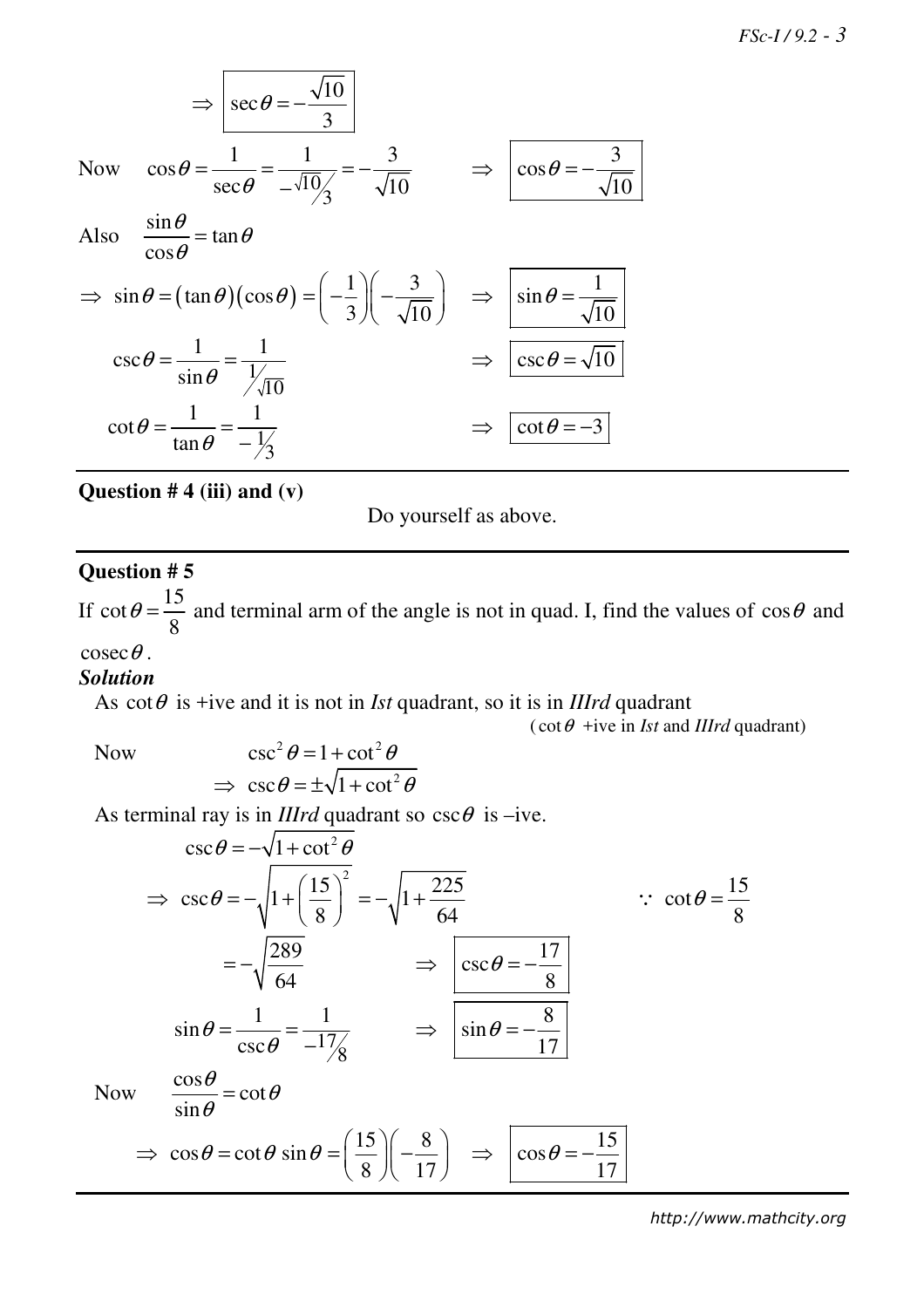*FSc-I / 9.2 - 4*

#### **Question # 6**

If  $^{2}+1$ cosec 2 *m m*  $\theta = \frac{m^2 + m^2}{2m}$  $=\frac{m+1}{2}$  and  $\mid 0$ 2  $\theta\!<\!\frac{\pi}{\tau}$  $\left(0 < \theta < \frac{\pi}{2}\right)$ , find the values of the remaining trigonometric

#### function. *Solution*

Since 0 2  $< \theta < \frac{\pi}{2}$  therefore terminal ray lies in *Ist* quadrant.

Now 
$$
1 + \cot^2 \theta = \csc^2 \theta
$$
  
\n $\Rightarrow \cot^2 \theta = \csc^2 \theta - 1$   
\n $\Rightarrow \cot \theta = \pm \sqrt{\csc^2 \theta - 1}$ 

2

*m*

As terminal ray of  $\theta$  is in *Ist* quadrant so  $\cot \theta$  is +ive.

$$
\cot \theta = \sqrt{\csc^2 \theta - 1}
$$
\n
$$
\Rightarrow \cot \theta = \sqrt{\left(\frac{m^2 + 1}{2m}\right)^2 - 1} = \sqrt{\frac{(m^2 + 1)^2}{(2m)^2} - 1} \qquad \because \csc \theta = \frac{m^2 + 1}{2m}
$$
\n
$$
= \sqrt{\frac{m^4 + 2m^2 + 1}{4m^2} - 1} = \sqrt{\frac{m^4 + 2m^2 + 1 - 4m^2}{4m^2}} = \sqrt{\frac{m^4 - 2m^2 + 1}{4m^2}}
$$
\n
$$
= \sqrt{\frac{(m^2 - 1)^2}{(2m)^2}} = \frac{m^2 - 1}{2m}
$$
\n
$$
\sin \theta = \frac{1}{\csc \theta} = \frac{1}{\left(\frac{m^2 + 1}{2m}\right)} = \frac{2m}{\left(m^2 + 1\right)} \qquad \Rightarrow \qquad \sin \theta = \frac{2m}{m^2 + 1}
$$
\nNow\n
$$
\frac{\cos \theta}{\sin \theta} = \cot \theta \qquad \Rightarrow \cos \theta = (\cot \theta)(\sin \theta)
$$
\n
$$
\Rightarrow \cos \theta = \left(\frac{m^2 - 1}{2m}\right)\left(\frac{2m}{m^2 + 1}\right) \qquad \Rightarrow \qquad \cos \theta = \left(\frac{m^2 - 1}{m^2 + 1}\right)
$$
\n
$$
\sec \theta = \frac{1}{\cos \theta} = \frac{1}{\frac{m^2 - 1}{m^2 + 1}}
$$
\n
$$
\tan \theta = \frac{1}{\cot \theta} = \frac{1}{\frac{m^2 - 1}{m^2 + 1}}
$$
\n
$$
\Rightarrow \qquad \tan \theta = \left(\frac{2m}{m^2 - 1}\right)
$$

#### **Question # 7**

If  $\tan \theta = \frac{1}{\sqrt{2}}$ 7  $\theta = \frac{1}{\sqrt{2}}$  and the terminal arm of the angle is not is the II quad. Find the value of  $\csc^2 \theta - \sec^2 \theta$  $\csc^2 \theta + \sec^2 \theta$ . *Solution*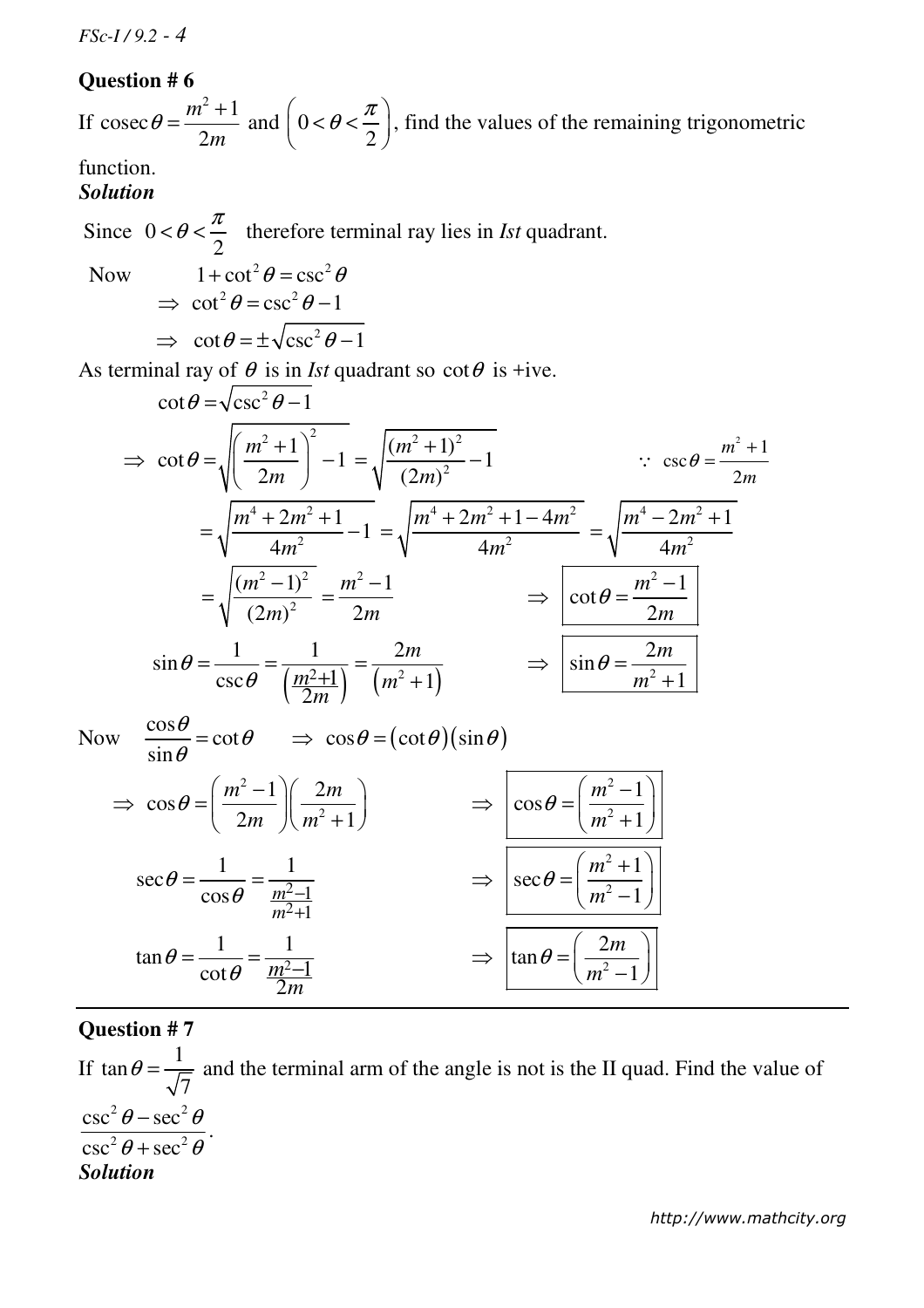Since  $\tan \theta$  is +ive and terminal arm is not in the *IIIrd* quadrant, therefore terminal arm lies in *Ist* quadrant.

Now  $\sec^2 \theta = 1 + \tan^2 \theta$ 

$$
\Rightarrow \sec \theta = \pm \sqrt{1 + \tan^2 \theta}
$$

as terminal arm is in the first quadrant so  $\sec\theta$  is +ive.

 $\sec \theta = \sqrt{1 + \tan^2 \theta}$  $1)^2$  $\sec \theta = \sqrt{1}$ 7  $\theta = \left|1 + \left(\frac{1}{\pi}\right)^2\right|$  $=\sqrt{1+\left(\frac{1}{\sqrt{7}}\right)}$ 1 1 7  $=\sqrt{1+}$ 8 7 =  $2\sqrt{2}$ sec 7  $\Rightarrow$  | sec  $\theta$  = Now  $\cos \theta = \frac{1}{\sqrt{2}} = \frac{1}{\sqrt{2}}$  $\sec \theta \quad 2\sqrt{2}$ 7 θ θ  $=\frac{1}{2}$  = 7 cos  $2\sqrt{2}$  $\Rightarrow$   $|\cos \theta =$ Now  $\frac{\sin \theta}{\theta} = \tan \theta$ θ  $\Rightarrow$   $\sin \theta = (\tan \theta)(\cos \theta)$ 

$$
\cos \theta = \tan \theta
$$
\n
$$
\Rightarrow \sin \theta = \left(\frac{1}{\sqrt{7}}\right) \left(\frac{\sqrt{7}}{2\sqrt{2}}\right) \Rightarrow \left[\sin \theta = \frac{1}{2\sqrt{2}}\right]
$$
\n
$$
\csc \theta = \frac{1}{\sin \theta} = \frac{1}{\frac{1}{2\sqrt{2}}} \Rightarrow \frac{\csc \theta = 2\sqrt{2}}{\csc \theta = 2\sqrt{2}}
$$
\n
$$
\csc^2 \theta = \sec^2 \theta \quad \left(2\sqrt{2}\right)^2 - \left(2\sqrt{2}\right)^2 \quad 8 - \frac{8}{7}
$$

 $\left( 2\sqrt{2}\right) ^{2}$ 

 $\frac{-\sec^2\theta}{\sec^2\theta} = \frac{(-\sqrt{2})}{\cos\theta} = \frac{(-\sqrt{2})}{\cos\theta}$ 

+  $\sec^2 \theta$   $(2\sqrt{2})^2 + (2\sqrt{2}/7)^2$ 

 $\frac{48}{7}$  =  $\frac{48}{7}$   $\frac{7}{7}$  =  $\frac{3}{7}$ 

 $=\frac{7}{64} = \frac{48}{2} \cdot \frac{7}{64} = \frac{3}{4}$  Answer

 $64 / 7$  7 64 4

 $^{2}\theta + \sec^{2}\theta$  (  $\pi^{2}$  (  $2\sqrt{2}$ )<sup>2</sup>

 $\csc^2\theta - \sec^2\theta$   $\left(2\sqrt{2}\right)$  ( /7

 $\csc^2\theta + \sec^2\theta$   $\left(2\sqrt{2}\right)^2 + \left(2\sqrt{2}\right)^2$ 

Now

# **Question # 8**

If  $\cot \theta = \frac{5}{2}$ 2  $\theta = \frac{3}{2}$  and the terminal arm of the angle is in the I quad., find the value of  $3\sin\theta + 4\cos\theta$  $\cos\theta - \sin\theta$ *Solution* Since  $\csc^2 \theta = 1 + \cot^2 \theta$ 

7 8

7

8

+

=

$$
\Rightarrow \csc \theta = \pm \sqrt{1 + \cot^2 \theta}
$$

 $^{2}$   $\Omega$   $^{2}$ 

 $\theta$  – sec<sup>2</sup> $\theta$  $\theta$  + sec<sup>2</sup> $\theta$ 

As terminal ray is in *Ird* quadrant so  $\csc \theta$  is +ive.

$$
\csc \theta = \sqrt{1 + \cot^2 \theta} = \sqrt{1 + \left(\frac{5}{2}\right)^2} = \sqrt{1 + \frac{25}{4}} = \sqrt{\frac{29}{4}} = \frac{\sqrt{29}}{2}
$$

*http://www.mathcity.org*